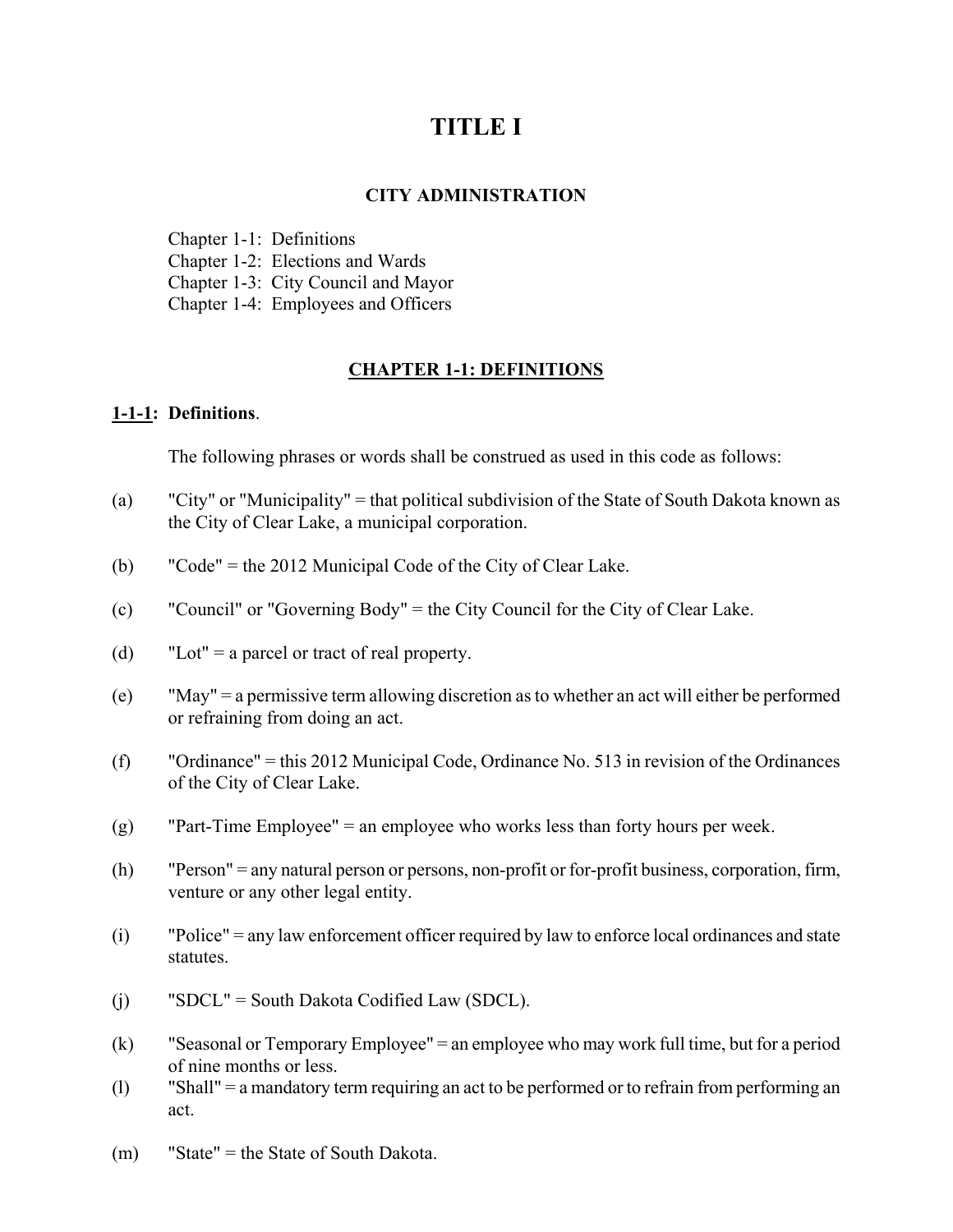(n) "Street" = an alley, avenue, boulevard or traveled road.

#### **1-1-2: Construction of Other Terms Not Defined Herein.**

All other words or terms not specifically defined in section 1-1-1 or elsewhere in this Code shall be construed in their common and ordinary meanings unless the contrary is clearly indicated. The masculine gender includes the feminine and neuter.

#### **1-1-3: Amendments and Repeal.**

This ordinance or any chapter or section thereof may be amended in the manner and method provided by law. All earlier ordinances or parts thereof in conflict with the provisions of this ordinance are hereby repealed except earlier appropriations, bonds, contracts entered into, and franchises granted, plus taxes which have not been repealed or terminated.

#### **1-1-4: Severability.**

If any paragraph, phrase, provision, section or sentence of this code or the application thereof to any circumstances or persons shall be adjudged by any court of competent jurisdiction to be invalid or unconstitutional for any reason, then such judgment shall not affect, impair or invalidate the remainder of this ordinance or its application to other circumstances or persons, but rather, such judgment shall be confined to the paragraph, phrase, provision, section or sentence involved, or the application thereof to the circumstances and persons directly involved in the controversy in which the judgment was rendered and the remainder of this code shall not be affected thereby.

#### **1-1-5: Penalty.**

Any person in violation of any of the provisions of this ordinance, or failing to comply with any of the provisions thereof, shall be deemed guilty of a misdemeanor and shall upon conviction thereof, be punished pursuant to that amount of fine currently provided by SDCL 22-6-2 (2), plus restitution, unless specifically set forth otherwise herein. Each and every violation of the provisions of this ordinance shall constitute a separate offense, including but not limited to a daily basis. Furthermore, any person shall include the agent, clerk, employee or servant of any other person that violates any of the provisions of this ordinance, and that person shall be deemed guilty as a principal and shall be punished as provided herein.

#### **1-1-6: Citation of Code**.

This code may be cited as the Clear Lake Municipal Code.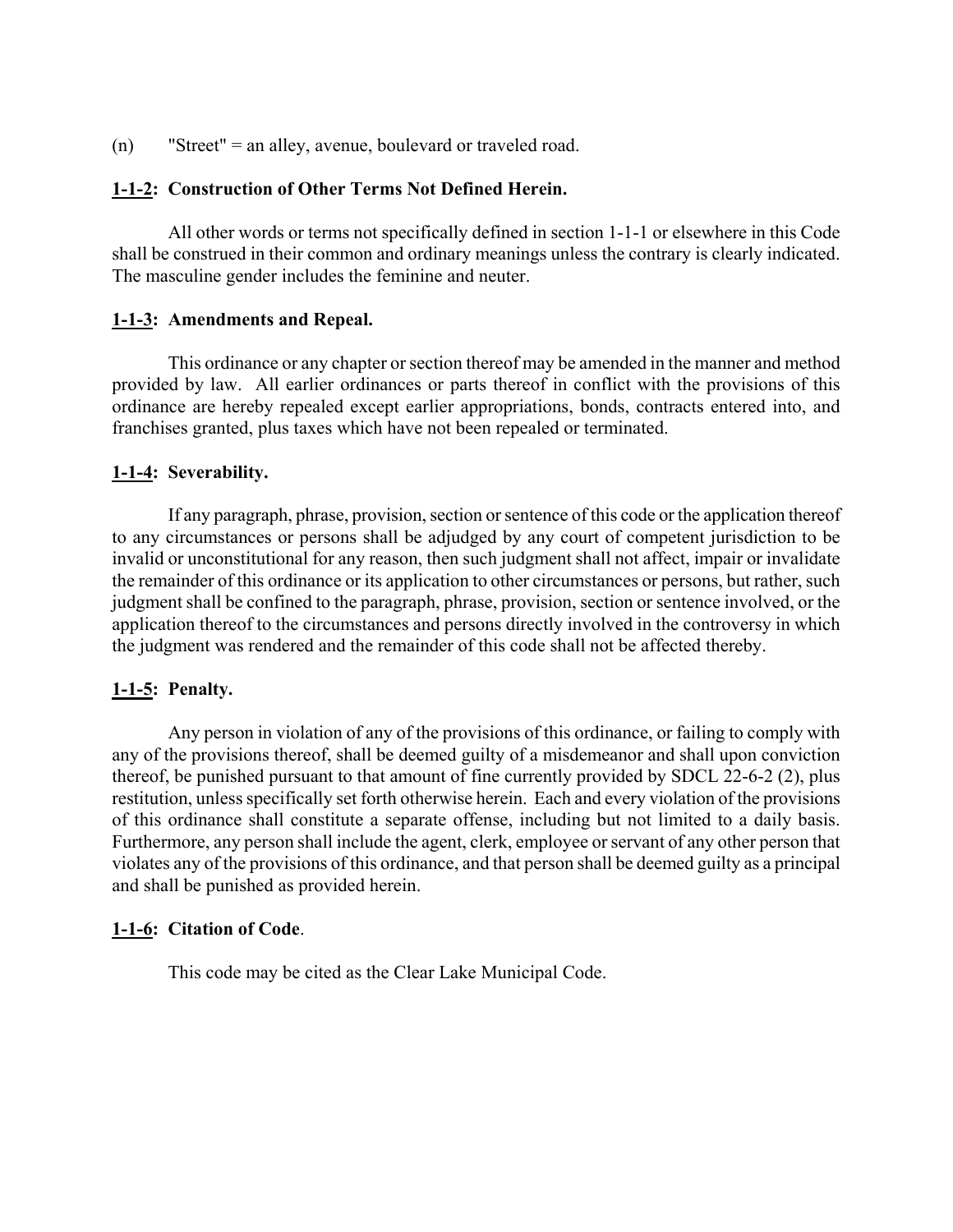# **CHAPTER 1-2: WARDS AND ELECTIONS**

## **1-2-1: Municipal Limits.**

The municipal limits for the City of Clear Lake shall include all of that area included on the city map maintained at the office of the city finance officer.

## **1-2-2: Wards.**

The City of Clear Lake is hereby divided into three wards which are described as follows:

A. First Ward: that part of the City of Clear Lake which extends from the northern city limits south to Fourth Street West and then east to First Avenue South, and then south to Sixth Street West, and continuing eastward to the east city limits; and

B. Second Ward: that part of the City of Clear Lake which is bordered on the north by Fourth Street West going east to First Avenue South, and then going south two blocks to Sixth Street West; and bordered on the south by Seventh Street West going east to Fifth Avenue South, and then going south one block to Parkway Drive and proceeding eastward on Parkway Drive to South Dakota Highway 15, and then going north to Sixth Street West and proceeding eastward on Sixth Street West to First Avenue South; and

C. Third Ward: that part of the City of Clear Lake which is located south of the Second Ward described hereinbefore. *Updated 8.7.11* – *Ord. No. 509* 

# **1-2-3: Voting Precincts.**

All of the territory of the City having been divided into continuous wards, now therefore, all of the wards are hereby consolidated into one voting precinct or polling precinct for polling and voting purposes at any and all elections.

# **1-2-4: Duties and Term of Office.**

The duties and term of office of the governing body and its members shall be in accordance with the statutes of the State of South Dakota and as prescribed by the ordinances of the City of Clear Lake.

# **1-2-5: Oath of Office.**

Any person elected as a member of the governing body at an annual or special city election shall be duly sworn in by an official of the city government before assuming their official duties as a member of the governing body, and be required to subscribe and take an affirmation of office or oath of loyalty as required by the statutes of the State of South Dakota.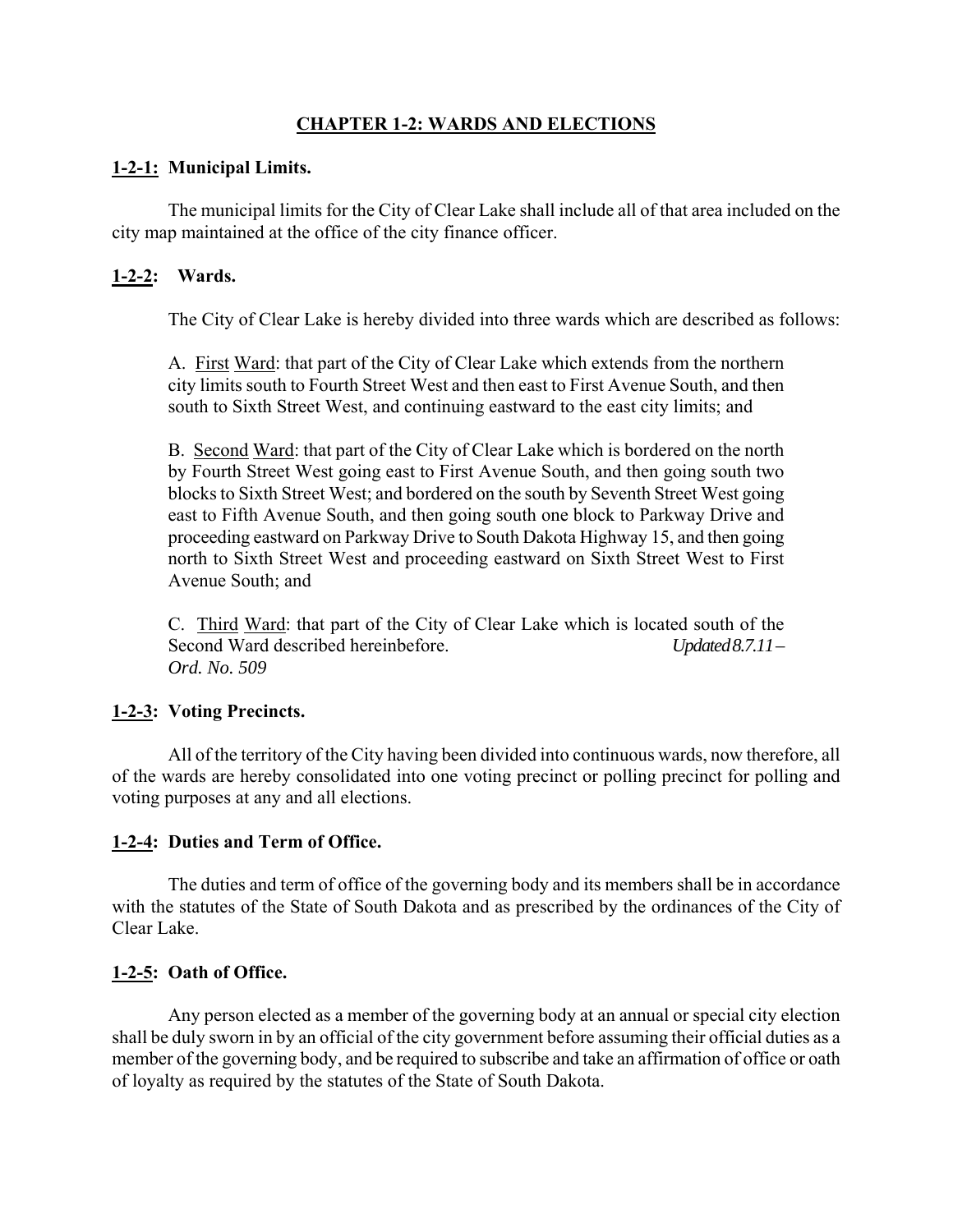## **CHAPTER 1-3: MAYOR AND CITY COUNCIL**

#### **1-3-1: Election and Duties.**

The City of Clear Lake shall be governed by a Mayor and City Council who shall be elected and perform such duties as are prescribed by the laws of the State of South Dakota.

## **1-3-2: Regular Meetings.**

The regular meeting of the governing body of the City shall be held on the first Monday following the first Wednesday of each month at the hour of 6:30 o'clock p.m. at the City Building, 125 Third Avenue South, or at such place as the governing body may select within the said City except when such Monday is a legal holiday, and then the meeting shall be held on the next Monday that is not a legal holiday. Any meeting may be adjourned or rescheduled and shall be open to the general public provided notice is given to the public by the most reasonable means.

#### **1-3-3: Special Meetings.**

Special meetings of the City Council may be called at any time unless members of the council are absent from the City and a quorum cannot be obtained by the Mayor. The Mayor or any two members may call a special meeting to consider any such matters as shall be mentioned in the notice for such meeting. Written notices stating the place and time of holding the special meeting and the matters to be considered shall be issued by the Finance Officer. The notices shall be served either verbally or in writing by the Finance Officer upon each member of the City Council who can be located at least one hour before the time specified for such meeting. In the alternative, a waiver of notice signed by all council members present reflecting a quorum at the special meeting shall be filed with the Finance Officer.

## **1-3-4: President and Vice-President.**

At the first meeting of the City Council in May of each year and after the qualification of the newly elected members the council shall elect from among its own members a President and Vice-President of the council whose duties are prescribed by the laws of the State of South Dakota.

## **1-3-5: Council Procedure.**

"Robert's Rules of Order" as revised from time to time shall be the standard floor procedure by which all meetings of the City Council are governed. The council may adopt procedures differing from "Robert's Rules of Order" by a majority vote of its membership.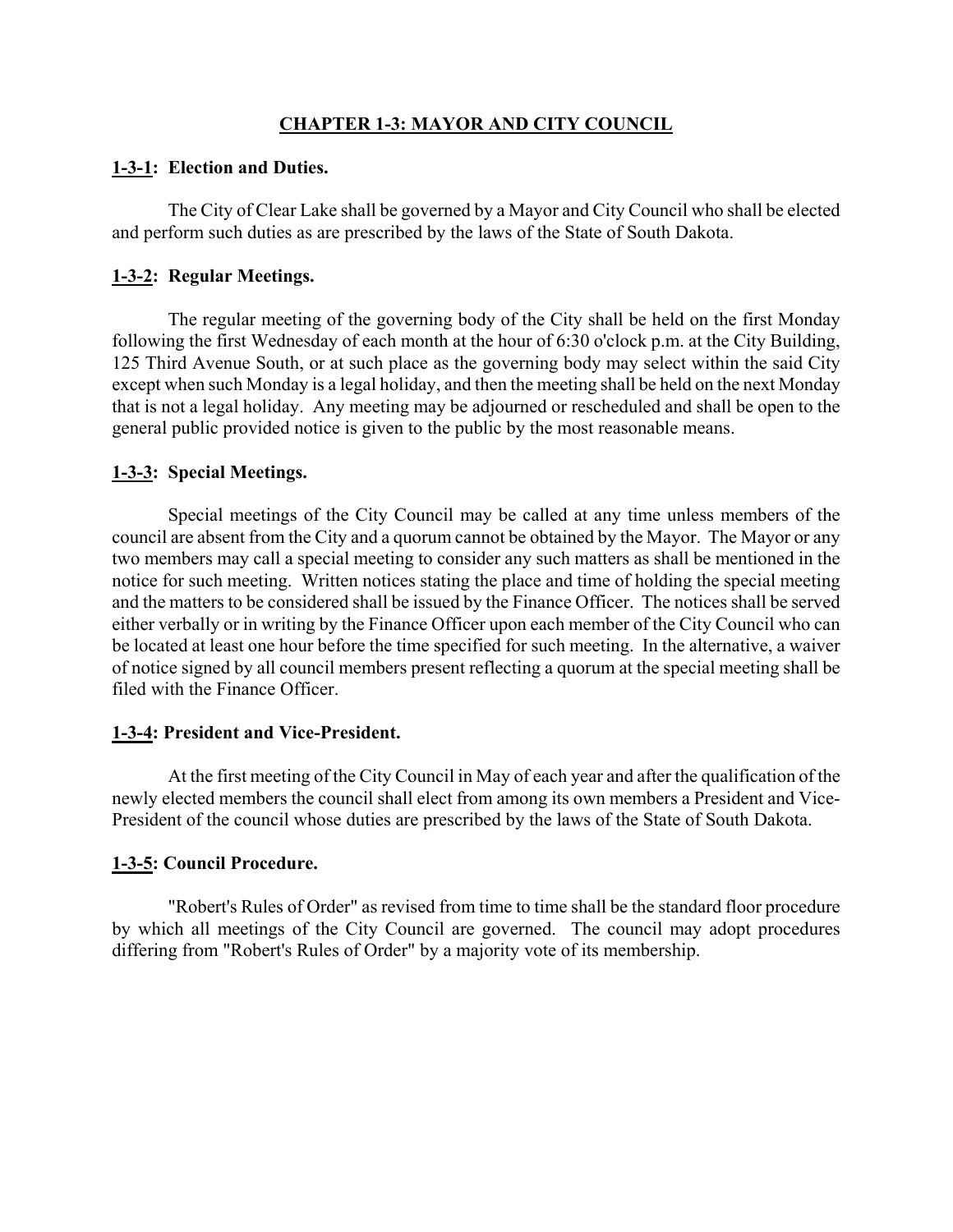## **1-3-6: Departments and Supervision.**

The following committees are hereby established under the executive office of the Mayor:

- (1) facilities and equipment;
- (2) finance;
- (3) library;
- (4) personnel;
- (5) policies;
- (6) services;
- (7) summer rec board; and
- (8) swimming pool.

# **1-3-7: Duties of Supervisors.**

Each council member or Mayor in fulfillment of the provisions of the previous section:

- (1) shall act in a supervisory capacity for each department listed; and
- (2) shall keep a careful and constant watch over the performance of all duties of all employees and officials, and over all equipment and all activities of their respective departments; and
- (3) shall perform all other duties as may be specifically provided in this section or by the Mayor or by the council.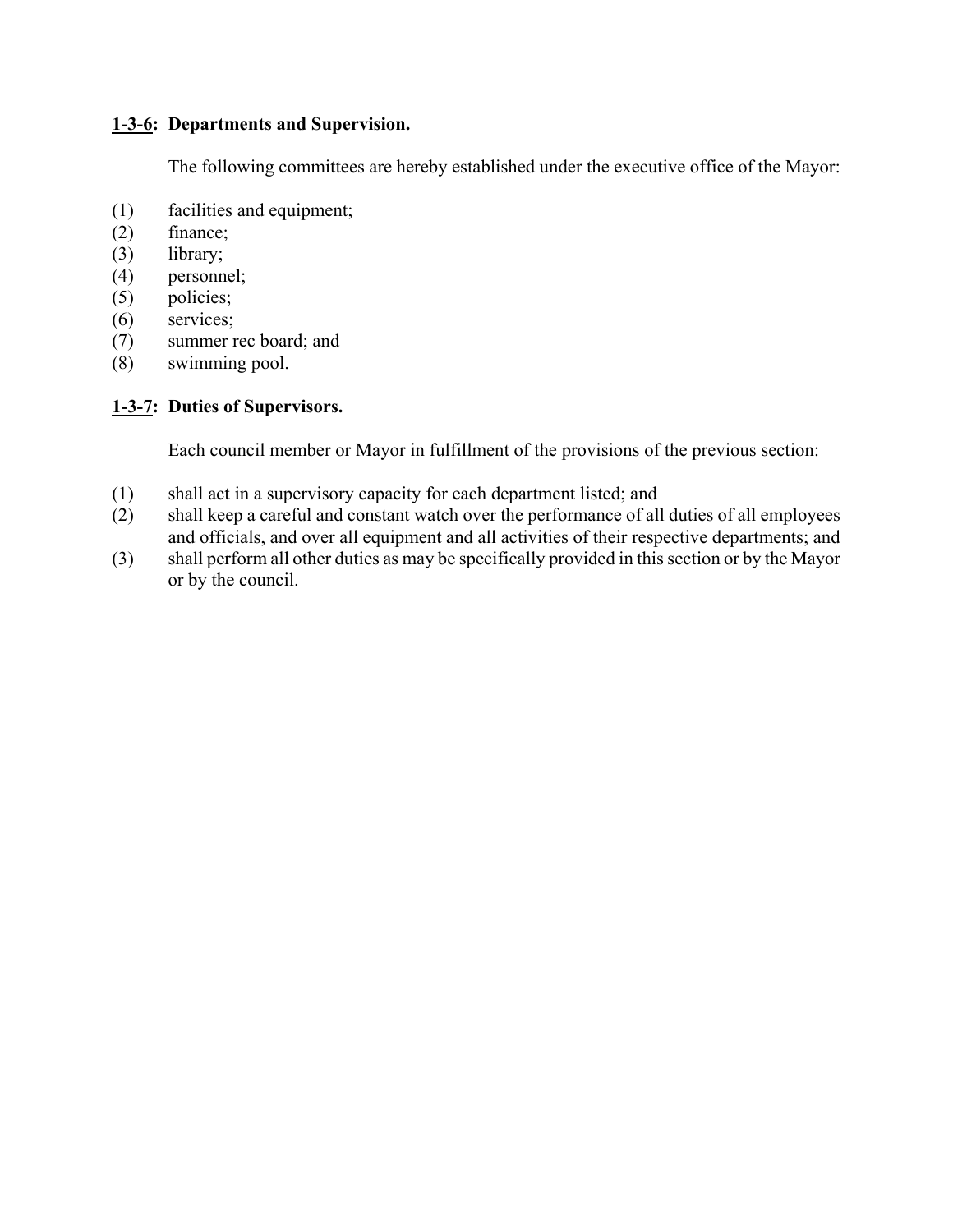## **CHAPTER 1-4: EMPLOYEES AND OFFICERS**

## **1-4-1: Officers.**

The Mayor may appoint a Building Inspector, Finance Officer, Utilities Director, Water Superintendent, and a City Attorney, and such other committees and offices as may be provided by ordinance or state statute, and all of which shall be ratified by the City Council at the regular monthly May council meeting each year, and all of whom shall hold office until the regular monthly May council meeting of the year following their appointment and until their successors shall be appointed and qualified unless their term is otherwise terminated by the mayor with the consent of a majority of the City Council.

## **1-4-2: Duties.**

Each appointed officer shall perform such duties as are prescribed by this code and state statutes, plus such other duties as may from time to time be prescribed by the City Council and the Mayor.

#### **1-4-3: Special Duties of Building Inspector.**

The Building Inspector shall be responsible for the following:

(1) to enforce all Ordinances of the City relating to the condition, construction, equipment and management of all structures within the City; and

(2) to maintain records on all matters pertaining to the enforcement and regulation of all Ordinances, and which records shall be at all times available for inspection by the City Council, and

(3) to regulate and supervise all alterations, demolition, erection, moving and repairs of buildings within the City.

In the event differences should arise between the Building Inspector and the owner of any building, or any person engaged in any alterations, construction, demolition, moving or repairs of any buildings regarding the interpretation of any Ordinances, or the enforcement of Ordinances, then an appeal may be made to the Board of Adjustment.

## **1-4-4: Special Duties of City Attorney.**

The City Attorney shall have the special duty to make or cause to be made proper designations of any ordinance or amendment thereto, and shall see that the organization and numbering of all ordinances is kept as uniform as is possible and in keeping with the organization of this Code, together with those duties prescribed by state statute. Furthermore, in order to carry out his duties, the City Attorney shall have the power to change any of the numbering designations of any of the City Ordinances without having to pass an ordinance amending the prior ordinance provided that the substance of any ordinance shall not be changed thereby.

## **1-4-5: Special Duties of Finance Officer.**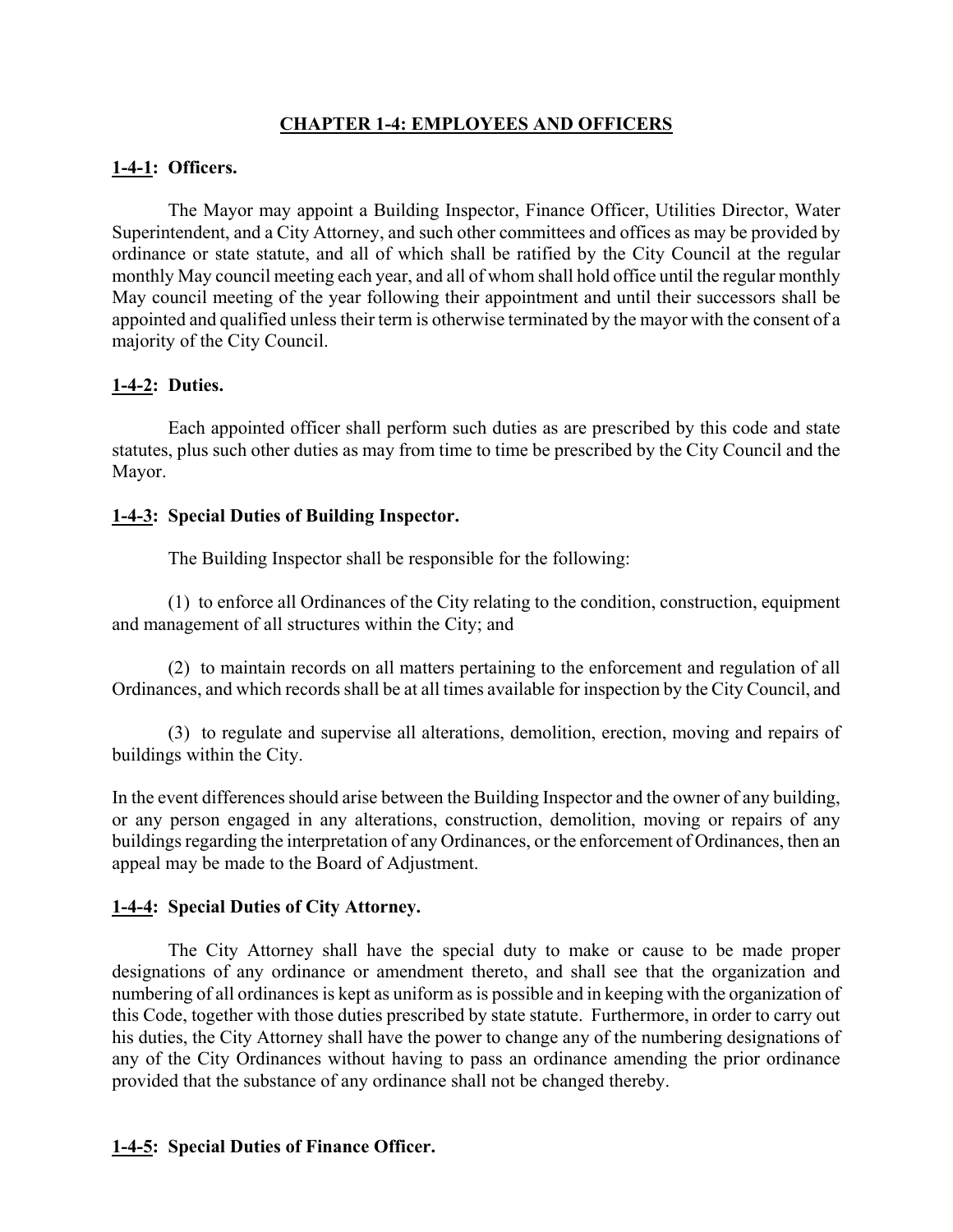The Finance Officer shall be responsible for the following:

- (1) shall have the custody of all official documents and records; and
- (2) shall attend all meetings of the City Council and keep a record of all official proceedings; and
- (3) shall keep an accurate account of the city's indebtedness, and also an accurate record of all receipts and disbursements; and
- (4) shall audit and adjust all accounts presented to the City Council; and
- (5) shall prepare and certify all delinquent special assessment payments to the Deuel County Auditor annually and keep an accurate record of all special assessment payments; and
- (6) shall prepare a proposed budget and appropriation ordinance for the next fiscal year to be submitted to the City Council; and
- (7) shall supervise the accounting system or records for all departments and officers in accordance with the recommendations of the State Department of the Auditor General; and
- (8) shall prepare a report showing the financial condition of the city on the first day of January each year; and
- (9) shall conduct and supervise all city annual and special elections; and
- (10) shall also keep the ordinance books current, and shall issue all city licenses and permits as prescribed by city ordinances; and
- (11) shall keep the official seal of the city and perform as secretary for the various boards and commissions appointed by the Mayor; and
- (12) shall also prepare all official documents, including notice of all public hearings, election notices and proceedings, and ordinances and resolutions, and minutes of meetings; and
- (13) shall perform such other administrative duties of the office as is prescribed by ordinance or by the direction of the City Council.

The Finance Officer is authorized at her discretion to destroy canceled and paid warrants, duplicate receipts, duplicate special assessment tax receipts, duplicate water bills, paid claim vouchers, poll books, voter's registration lists, and miscellaneous petitions not pertaining to public improvements, when any of these items are over twenty (20) years old. Additionally, obsolete insurance policies, licenses and permit bonds, reports, requests, and miscellaneous items not required for permanent record purposes by the City may be destroyed within a reasonable time after having served their intent and purpose.

# **1-4-6: City Planning and Development Officer**.

In the event such is desired, then a city planning and development officer may be employed by the City Council and such officer shall assist, coordinate, encourage and promote the city's economic and planning developments and projects, plus assume such other duties as is directed by the City Council.

# **1-4-7: Oath and Bonds.**

All appointed officers shall take and subscribe an oath or affirmation in the form required by the Constitution of this State before entering upon the discharge of their duties, and shall file a bond as may be required by law. The premium of any such bond shall be paid for by the City. **1-4-8: Salaries.**